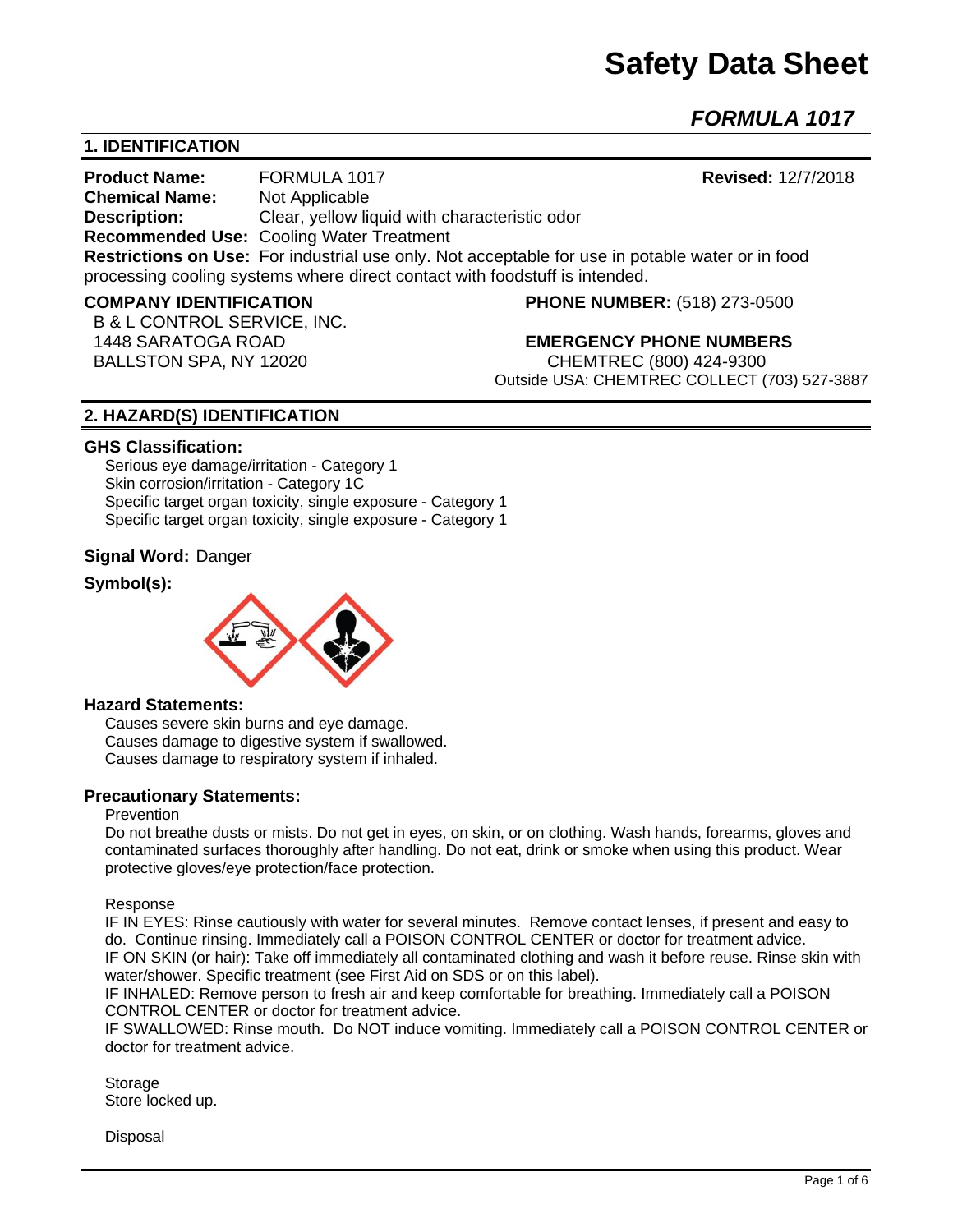Dispose of contents/container in accordance with local, regional, national and international regulations.

# **Hazards Not Otherwise Classified:** None Known.

**Percentages of Components with Unknown Acute Toxicity:** 

Inhalation: 7%

# **3. COMPOSITION / INFORMATION ON INGREDIENTS**

| <b>CHEMICAL INGREDIENTS</b>         | <b>CAS NO.*</b>    | PERCENT (%)** |
|-------------------------------------|--------------------|---------------|
| POTASSIUM HYDROXIDE                 | 1310-58-3          | $2\% - 8\%$   |
| POLYMALEIC ACID                     | 26099-09-2         | $< 5\%$       |
| TOLYLTRIAZOLE, SODIUM SALT          | 64665-57-2         | $< 5\%$       |
| PHOSPHONOBUTANE-                    |                    |               |
| 1,2,4-TRICARBOXYLIC ACID            | 37971-36-1         | (trace)       |
| HYDROXYETHYLIDENE DIPHOSPHONIC ACID | 2809-21-4          | (trace)       |
| SODIUM POLYACRYLATE                 | <b>PROPRIETARY</b> | м             |
| SODIUM BENZOTRIAZOLE                | 15217-42-2         |               |
| MOLYBDATE SALT                      | 10102-40-6         |               |

Legend: L=<1%; M=1-10%; H=>10%

**\* Exposure limit and regulatory information in Sections 8 & 15**

**\*\* Exact percentage is a trade secret. Concentration range is provided to assist users in providing appropriate protections.**

#### **4. FIRST AID MEASURES**

- **Eye Contact:** Immediately flush eyes with a directed stream of cool, clear water for at least 30 minutes. Forcibly holding eyelids apart to ensure complete irrigation of all eye and lid tissues. Remove contact lenses, if present, after the first 5 minutes, then continue rinsing eye. Do not allow individual to rub their eyes. Get medical attention urgently, preferably from an ophthalmologist. Do not transport the victim until the recommended flushing period is completed, unless a portable emergency eye wash bottle is immediately available.
- **Skin Contact:** Immediately wash skin with soap and plenty of water while removing contaminated clothing, for at least 15 minutes. If irritation persists, get medical attention. Launder contaminated clothing before reuse.
- **Inhalation:** Remove victim to fresh air. If individual experiences nausea, headache, dizziness, has difficulty in breathing or is cyanotic, seek medical attention. If not breathing, give artificial respiration via a suitable mechanical device such as a bag and mask. Do not use mouth-to-mouth resuscitation.
- **Ingestion:** Do not induce vomiting. Rinse mouth with copious quantities of water first and get immediate medical attention. Drink several glasses of water. Never give anything by mouth to an unconscious person. If vomiting occurs, keep airways clear.
- **Note to Physician:** There is no specific antidote. Treatment of overexposure should be directed at the control of symptoms and the clinical condition of the patient. Aspiration may cause lung damage. Probable mucosal damage may contraindicate the use of gastric lavage.

#### **Most Important Symptoms/Effects:**

- **Eye Contact:** May cause severe irritation or burns. Prolonged contact may cause irreversible damage and/or blindness.
- **Skin Contact:** Prolonged contact may cause severe irritation, rash or burns. Severity is generally determined by concentration of solution and duration of contact.
- **Inhalation:** Inhalation of vapor or mist can cause severe irritation of nose, throat, and lungs. May cause damage to the upper respiratory tract and lungs under severe conditions.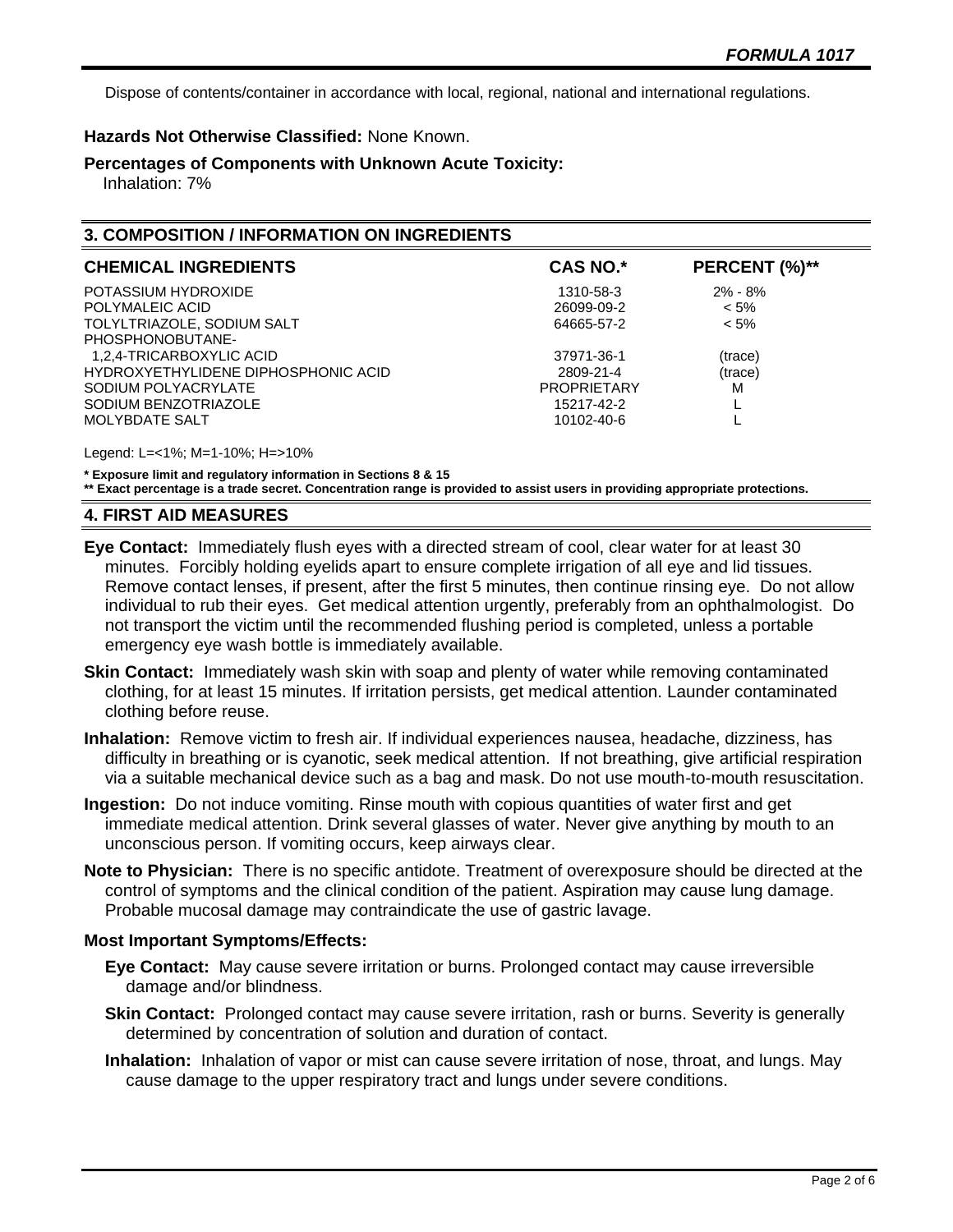**Ingestion:** May be toxic. May cause severe irritation or burns of the mouth, throat, and internal tissues resulting in possible nausea and/or vomiting. Large amounts can result in acute toxic effects which may be fatal.

**Indication of Immediate Medical Attention and Special Treatment, if Necessary:** Other than acute, none known. See section 11 for toxicological information.

# **5. FIRE FIGHTING MEASURES**

- **Suitable (and Unsuitable) Extinguishing Media:** Any media suitable for the surrounding fire.
- **Specific Hazards Arising from the Chemical:** Product is corrosive to eyes, skin, and respiratory system. Closed containers may rupture (due to buildup of pressure) when exposed to extreme heat. If evaporated to dryness, some product residuals may burn. Thermal decomposition may release oxides of carbon, nitrogen, phosphorous and other potentially toxic fumes.

**Special Protective Equipment and Precautions for Fire-Fighters:** Wear self-contained breathing apparatus and full turn-out gear. Approach fire from upwind direction. If possible, move containers away from fire. Cool fire exposed containers with water spray. If containers rupture or leak, product may evolve irritating or toxic gas under extreme heat. Contain runoff.

# **6. ACCIDENTAL RELEASE MEASURES**

# **Spill Containment and Clean-up Instructions:**

Wear suitable protective equipment found in section 8. Small spills may be flushed with copious quantities of water, preferably to a sanitary sewer or waste treatment facility. Larger spills may be absorbed in sawdust or other absorbent and sweepings disposed of in an approved landfill. The area may then be flushed with copious quantities of water. Floor may be slippery; use care to avoid falling. Avoid release of this product into the environment to prevent contamination of soil, sewers, natural waterways and/or groundwater. See Section 12 for Ecological Information.

# **7. HANDLING AND STORAGE**

### **Handling and Storage:**

Store in a cool, dry, well ventilated area, between 10°C and 49°C. Keep containers tightly closed when not in use and follow all recommended safety precautions when handling the material. Keep out of sun and away from heat or open flame. Keep away from incompatible materials. See Section 10 for incompatible materials.

### **8. EXPOSURE CONTROL / PERSONAL PROTECTION**

**Engineering Controls:** General ventilation expected to be satisfactory

### **PERSONAL PROTECTION EQUIPMENT**

**Respiratory:** Not normally required unless misting occurs. Wear an OSHA or NIOSH approved respirator.

**Eyes and Face:** Chemical resistant goggles or face shield.

**Hands and Skin:** Chemical resistant rubber, neoprene latex or PVC

**Other Protective Equipment:** Eyewash station in area of use. Wear long sleeve shirt, long pants, and boots.

#### **EXPOSURE GUIDELINES**

### **Exposure Limits:**

**COMPONENT TLV** POTASSIUM HYDROXIDE 2mg/m<sup>3</sup>/15M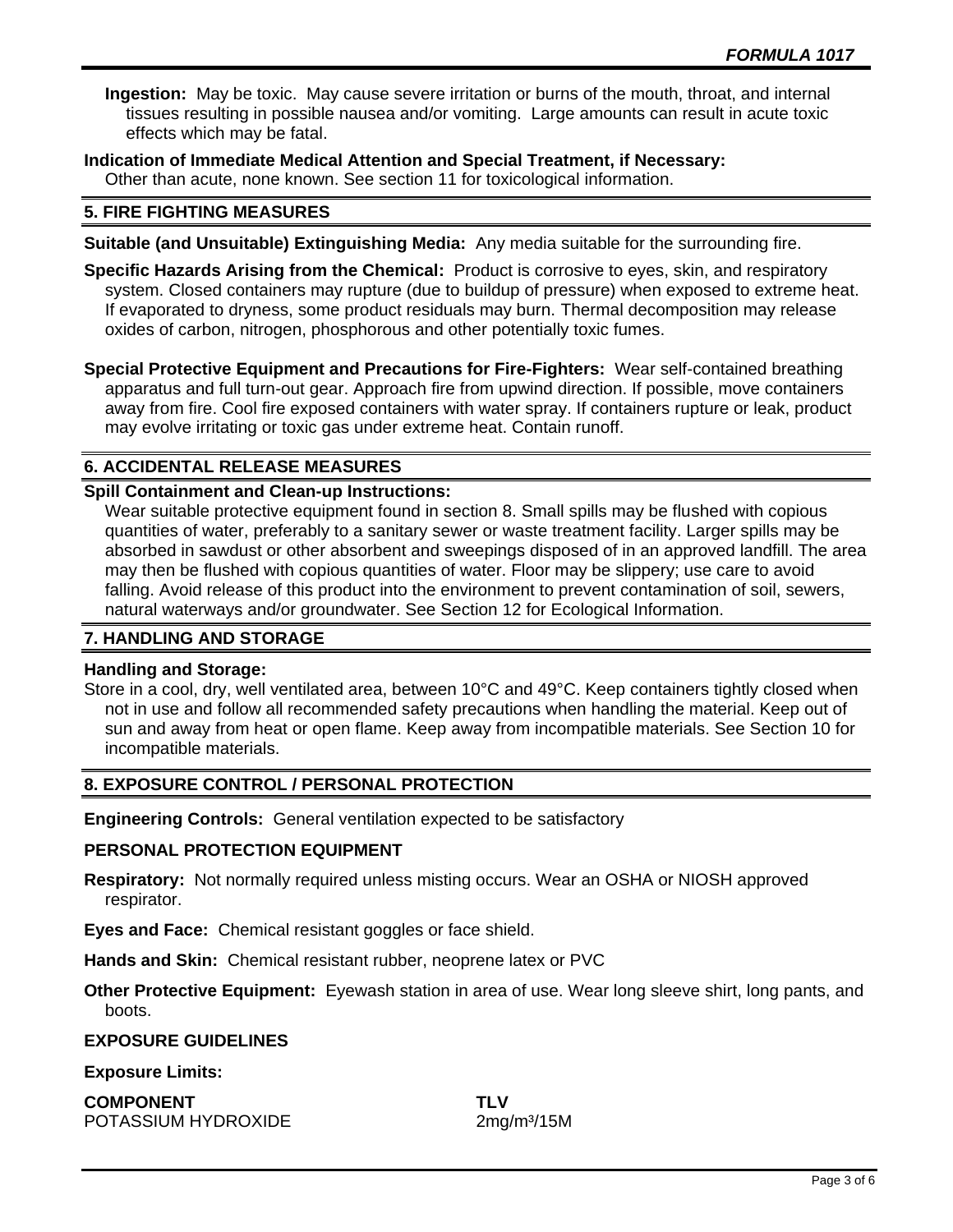# MOLYBDATE SALT 5 mg/m<sup>3</sup>(Mo)

# **9. PHYSICAL AND CHEMICAL PROPERTIES**

| <b>Appearance and Odor:</b>         | Clear, yellow liquid with characteristic odor |                                        |                        |
|-------------------------------------|-----------------------------------------------|----------------------------------------|------------------------|
| <b>Odor Threshold:</b>              | N.D.                                          | <b>Vapor Pressure:</b>                 | N.A.                   |
| pH (undiluted):                     | >11.9                                         | <b>Vapor Density:</b>                  | 1>                     |
| <b>Freeze Point:</b>                | $<$ 0°C (32°F)                                | Specific Gravity(@22°C):               | $1.031 - 1.047$        |
| <b>Boiling Point:</b>               | $>100^{\circ}$ C (212°F)                      | <b>Solubility in Water:</b>            | Complete               |
| <b>Flash Point:</b>                 | None                                          | <b>Partition Coefficient:</b>          | N.D. (n-octanol/water) |
|                                     |                                               | <b>Auto-Ignition Temperature:</b>      | N.D.                   |
| <b>Evaporation Rate:</b>            | 1.0                                           | <b>Decomposition Temperature: N.D.</b> |                        |
| Flammability (solid, gas): No       |                                               | <b>Viscosity:</b>                      | N.D.                   |
| Flammable Limits in Air: LFL - N.A. | $UFL - N.A.$                                  |                                        |                        |

### **10. STABILITY AND REACTIVITY**

**Reactivity:** Not normally reactive at normal temperatures and pressure.

**Chemical Stability:** Stable under normal conditions

**Possibility of Hazardous Reactions:** Will not occur under normal conditions.

**Conditions to Avoid:** Avoid excessive heat, sparks or open flames.

**Incompatible Materials:** Concentrated acids or oxidizing agents.

**Hazardous Decomposition Products:** Thermal decomposition may release oxides of carbon, nitrogen, phosphorous and other potentially toxic fumes.

#### **11. TOXICOLOGICAL INFORMATION**

**Ingestion Testing:** Rat, LD50: > 5,000 mg/kg\*

**Skin Testing:** Rabbit, LD50: > 5,000 mg/kg

**Inhalation Testing:** None established for this product.

\*Calculated based on GHS acute toxicity formula.

#### **CHRONIC TOXICITY DATA**

**Sensitization Testing:** None established for this product.

**Other Testing:** None established for this product.

**Routes of Exposure:** Eyes, Ingestion, Inhalation, Skin.

**Eye Contact:** May cause severe irritation or burns. Prolonged contact may cause irreversible damage and/or blindness.

**Skin Contact:** Prolonged contact may cause severe irritation, rash or burns. Severity is generally determined by concentration of solution and duration of contact.

**Inhalation:** Inhalation of vapor or mist can cause severe irritation of nose, throat, and lungs. May cause damage to the upper respiratory tract and lungs under severe conditions.

**Ingestion:** May be toxic. May cause severe irritation or burns of the mouth, throat, and internal tissues resulting in possible nausea and/or vomiting. Large amounts can result in acute toxic effects which may be fatal.

**Medical Conditions Aggravated by Exposure:** None known.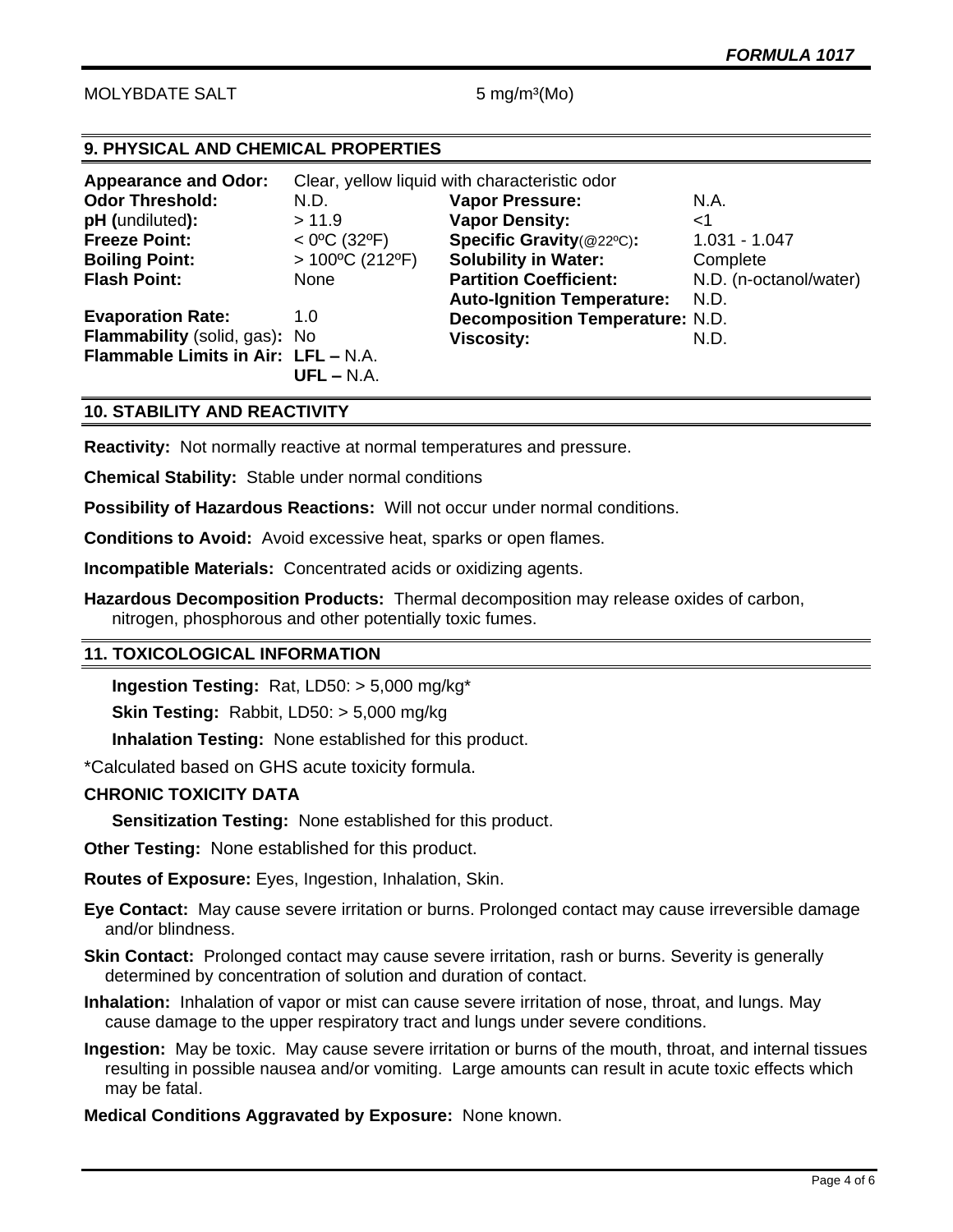**Chronic Effects from Repeated Overexposure:** Other than short term effects, none established.

#### **12. ECOLOGICAL INFORMATION**

#### **Aquatic Toxicity Data:**

 Invertebrate: Daphnia magna, EC50/48hr: > 1,000 mg/l\* Fish: Rainbow trout, LC50/96hr: > 1,000 mg/l\* \*Calculated based on GHS acute aquatic toxicity formula.

**Product Fate Data:** None established for this product.

**Biodegradation Data:** None established for this product.

# **13. DISPOSAL CONSIDERATIONS**

**Waste Disposal:** Dispose of in accordance with local, regional, national and international regulations. Contact the Hazardous Waste representative at the nearest EPA Regional Office for guidance. Container Disposal: Triple rinse container (or equivalent) promptly after emptying and offer for reconditioning if appropriate. Empty the rinsate into application equipment or a mix tank or store rinsate for later use or disposal.

#### **14. TRANSPORT INFORMATION**

# **US DEPARTMENT OF TRANSPORTATION (DOT) INFORMATION**

**UN/NA ID Number:** UN3266 **Proper Shipping Name:** CORROSIVE LIQUID, BASIC, INORGANIC, N.O.S. (CONTAINS POTASSIUM HYDROXIDE) **Hazard Class:** 8 **Packing Group:** PGIII

# **VESSEL TRANSPORT (IMO/IMDG)**

**UN/NA ID Number:** UN3266 **Proper Shipping Name:** CORROSIVE LIQUID, BASIC, INORGANIC, N.O.S. (CONTAINS POTASSIUM HYDROXIDE) **Hazard Class:** 8 **Packing Group:** PGIII **Marine Pollutant:** No

# **15. REGULATORY INFORMATION**

#### **US FEDERAL REGULATIONS**

**TSCA:** All ingredients listed or exempt from listing. **CERCLA and/or SARA RQ:**  Reportable Quantity: POTASSIUM HYDROXIDE (CAS#1310-58-3) - 1000lbs. (455 kg) **SARA Section 302 Hazard Class:** No ingredients listed in this section. **SARA Section 311/312 Chemicals:**  Acute Health Hazard: Yes Chronic Health Hazard: No Fire Hazard: No Sudden Release of Pressure Hazard: No Reactive Hazard: No **SARA Section 313 Chemicals:** No ingredients listed in this section.

### **STATE REGULATIONS**

This product does not contain any ingredients known to the State of California to cause cancer.

#### **16. OTHER INFORMATION**